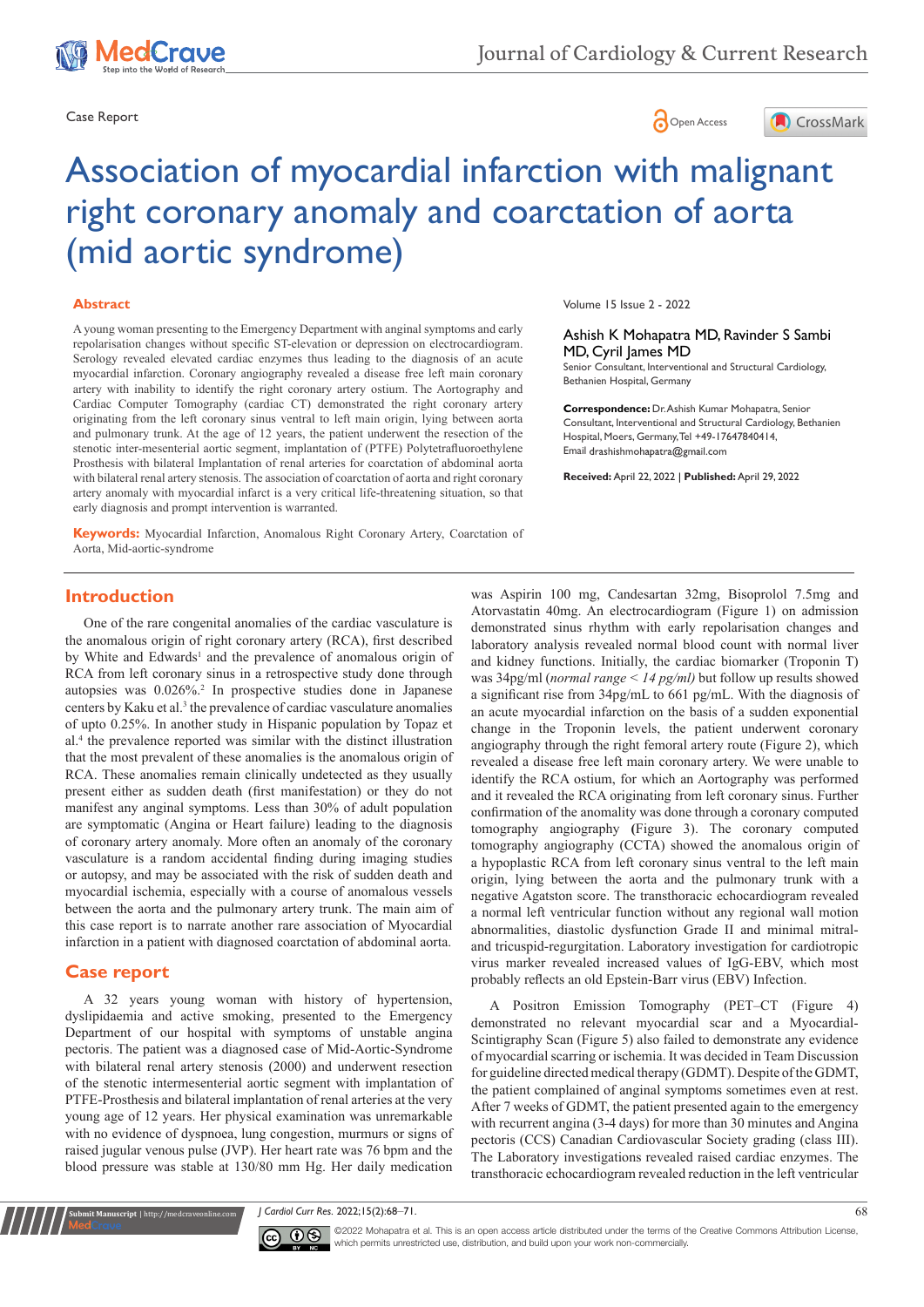ejection function (LVEF of 42%) with mild inferior wall hypokinesia. The case was again re-evaluated in Heart Team Discussion and the option of an operative Revascularisation was given.



### **Figure 1** Initial EKG.



**Figure 2** Coronarangiography.



**Figure 3** Coronary CT Angiography.



**Figure 4** PET-CT.



**Figure 5** Myocard Szintigraphy.

The patient underwent an operative myocardial revascularisation with a venous graft to proximal RCA. There were no post-operative complications and the patient was discharged on  $7<sup>th</sup>$  post-operative day. After 3 months of operation, the patient presented to the Cardiology outpatient department for post-operative evaluation. She was completely free of any anginal symptoms. For further evaluation an exercise treadmill test was performed which failed to demonstrate any evidence of inducible ischemia.

## **Discussion**

To the best of our knowledge, this is the first report of a young female with the combination of coarctation of the aorta, anomalous origin of the RCA with potentially malignant course and evidence of myocardial infarction. Coronary angiographic studies demonstrated this rare anomaly of the RCA-origin from the left sinus with an incidence varying from 0.019% to 0.49%.<sup>5,6</sup> In angiographic studies the incidence rate of anomalous RCA is higher than anomalous LCA as compared to autopsy studies. These studies also demonstrated that sudden cardiac death was more common in patients with anomalous LCA (Table 1).<sup>7</sup> The majority of these patients were asymptomatic, but they could present with ischemic symptoms, arrhythmias or even sudden cardiac death.<sup>8</sup>

**Table 1** Literature review of the correlation between sudden death and anomalous right or left coronary arteries originating from the contralateral aortic sinus

| <b>First</b><br>author   | <b>Study</b><br>method   | <b>Anomalous RCA</b> |                                 | <b>Anomalous LCA</b> |                          |
|--------------------------|--------------------------|----------------------|---------------------------------|----------------------|--------------------------|
|                          |                          | Total<br>cases       | <b>Sudden</b><br>death<br>cases | Total<br>cases       | Sudden<br>death<br>cases |
| Cheltlin <sup>11</sup>   | Autopsy                  | 18                   | 0                               | 33                   | 9                        |
| Libetthson <sup>12</sup> | Angiography,<br>autopsy  | 9                    | $\Omega$                        | 9                    | 3                        |
| Roberts <sup>13</sup>    | Autopsy                  | 10                   | 3                               | N/A                  | N/A                      |
| Kragel <sup>14</sup>     | Autopsy                  | 25                   | 8                               | 7                    | 5                        |
| Frescura <sup>15</sup>   | Autopsy                  | 7                    | 3                               | N/A                  | 4                        |
| Taylor <sup>16</sup>     | Autopsy                  | 52                   | 13                              | 49                   | 28                       |
| Kaku <sup>17</sup>       | Angiography,<br>clinical | 44                   | 0                               | $12*$                | 0                        |

\* There was no case of anomalous LCA with an interarterial course. Most cases in other studies are anomalous LCAs with interarterial course

#### N/A, not available; RCA, right coronary artery; LCA, left coronary artery

Depending on the method of detection the prevalence rates of the anomalous coronary artery from the opposite sinus (ACAOS), which in itself a very rare phenomenon, varies. In angiographic studies like Angelini et al., the estimated total prevalence rate was found to be 1.07%. This study showed prevalence rate of ACAOS with 0.92% demonstrating an RCA from the left sinus and 0.15% demonstrating an anomalous LCA from the right sinus.<sup>10</sup>

In echocardiographic studies, the prevalence rate of ACAOS was much lower at 0.17%.<sup>11</sup> Despite these rather large differences in prevalence rates, it can be illustrated that ACAOS is associated with the high risk of sudden cardiac death (SCD), therefore warranting a well optimized and intensive approach for all symptomatic patients.<sup>9</sup> Patients with ACAOS usually present with clinical symptoms very similarly to those seen in coronary artery disease, especially if the anomalous arteries have an interarterial course.12 This was evident in our case also, where the patient presented with unstable angina and was diagnosed with right coronary ACAOS. The interarterial course

**Citation:** Mohapatra AK, Sambi RS, James C. Association of myocardial infarction with malignant right coronary anomaly and coarctation of aorta (mid aortic syndrome). *J Cardiol Curr Res.* 2022;15(2):68‒71. DOI: [10.15406/jccr.2022.15.00554](https://doi.org/10.15406/jccr.2022.15.00554)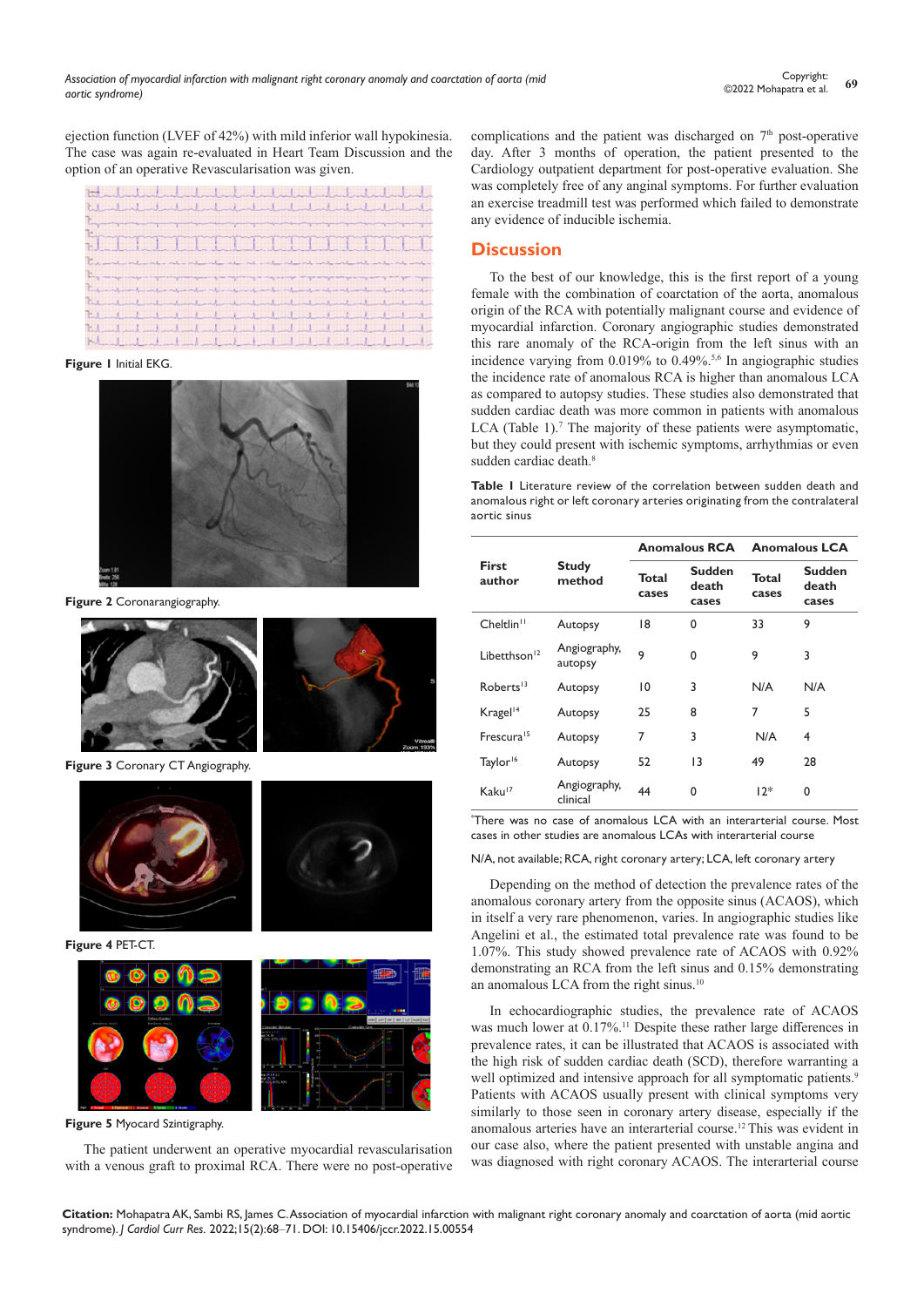associated with a right-sided ACAOS can be further classified as taking either a high or a low interarterial course. A high interarterial course is when the anomalous RCA travels between the aorta and pulmonary artery and a low interarterial course is when the anomalous RCA travels between the aorta and right ventricular outflow tract. In a study by Lee et al., these two subtypes demonstrated a significant difference in clinical presentation. In the high group, 43% of the patients had typical anginal symptoms as compared to the low group with only 6%. A higher prevalence of major adverse cardiac events (MACEs), which includes cardiac death, nonfatal myocardial infarction, unstable angina, and surgical treatment, was seen in 28% patients of the high group versus only 6% in the low group.<sup>13</sup> Theoretically during strenuous activity there is an increased cardiac output resulting in greater expansion of the aorta and pulmonary artery which in course mechanically compresses the anomalous RCA (both in the high and low interarterial course of the right-sided ACAOS) thus causing an exercise-dependent form of stenosis. This was evident in our case also.

During stratification of patients at risk, it is important to determine the course of the anomalous coronary artery along with differentiation between the different types of coronary artery anomalies. As is true in our case, it is ascertained that right-sided ACAOS are generally more benign than other coronary artery anomalies, such as a left-sided ACAOS. Autopsy-Studies have reported the difference in mortality between the 2 subtypes, with a suggested mortality rate of 57% for left-sided ACAOS and 25% for right-sided ACAOS.<sup>14</sup>

The diagnosis of ACAOS is usually incidental as most patients are asymptomatic. The symptomatic patients present to the emergency usually with exertional syncope, angina, or palpitations.<sup>15</sup> Imaging through a coronary computed tomography angiography (CCTA) is very helpful and effective in diagnosing ACAOS and excluding other coronary anomalies with high accuracy,<sup>16</sup> as well as being an accurate technique for distinguishing patients at high risk for adverse events.<sup>17</sup> In imaging studies yit was demonstrated that the increased risk for MACEs was dependent on specific CT-derived anatomical criteria.17

Based on the increased risk of SCD, it is necessary to carefully optimize treatment options in these symptomatic ACAOS patients. The three treatment options are 1) medical treatment, 2) coronary angioplasty with stenting, and 3) surgical repair, which includes bypass surgery, reimplantation of the anomalous artery, unroofing of intramural segments of the anomalous artery, or osteoplasty.18 2008 Guidelines of the American College of Cardiology and American Heart Association recommend surgery in patients with clinical adverse events or evidence of ischemia. Other treatment modalities wan be offered to patients with neither of those criteria. As was the situation in our case, the patient was symptomatic, had a myocardial infarction and underwent a surgical treatment.

Once the diagnosis of the anomaly is established, patients should make lifestyle changes (avoid intense and competitive physical activities) along with the prompt initiation of betablockers (pharmacological therapy).18,19 Conventional revascularization, ostium reimplantation on the aortic root, excision of the common wall between the aorta and the anomalous vessel and the creation of a new ostium at the end of the intramural segment of the vessel are all plausible alternatives. Good surgical options for patients with anomalous origin of the RCA include myocardial revascularization with right internal thoracic artery grafting to the proximal RCA segment and proximal ligation of the RCA as described by Martins et al.<sup>20</sup> Repair surgery can be obtained by RCA reimplantation, or by using a graft for this coronary.<sup>21</sup> It is necessary to perform a re-evaluation of the treated vessel through noninvasive means before the patient can be permitted to be able to resume his normal physical activities.18,19

## **References**

- 1. [White NK, Edwards JE. Anomalies of the coronary arteries. Report of four](https://pubmed.ncbi.nlm.nih.gov/18099650/)  cases. *Arch Pathol.* [1948;45:766‒771.](https://pubmed.ncbi.nlm.nih.gov/18099650/)
- 2. [Alexander RW, Griffiths GC. Anomalies of the coronary arteries and their](https://pubmed.ncbi.nlm.nih.gov/13374855/)  [clinical significance.](https://pubmed.ncbi.nlm.nih.gov/13374855/) *Circulation.* 1956;14:800‒805.
- 3. [Kaku B, Shimizu M, Yoshio H, et al. Clinical features of prognosis of](https://pubmed.ncbi.nlm.nih.gov/8933235/)  [Japanese patients with anomalous origin of the coronary artery.](https://pubmed.ncbi.nlm.nih.gov/8933235/) *Jpn Circ J.* 1996:60:731-41.
- 4. [Topaz O, DeMarchena EJ, Perin E, et al. Anomalous coronary arteries:](https://pubmed.ncbi.nlm.nih.gov/1737663/)  [angiographic findings in 80 patients.](https://pubmed.ncbi.nlm.nih.gov/1737663/) *Int J Cardiol*. 1992;34:129-138.
- 5. [Yamanaka O, Hobbs RE. Coronary artery anomalies in 126,595 patients](https://onlinelibrary.wiley.com/doi/pdf/10.1002/ccd.1810210110)  undergoing coronary arteriography. *[Catheterization and Cardiovascular](https://onlinelibrary.wiley.com/doi/pdf/10.1002/ccd.1810210110)  Diagnosis.* [1990;21\(1\):28‒40.](https://onlinelibrary.wiley.com/doi/pdf/10.1002/ccd.1810210110)
- 6. [Garg N, Tewari S, Kapoor A, et al. Primary congenital anomalies of](https://pubmed.ncbi.nlm.nih.gov/10854679/)  [the coronary arteries: a coronary: arteriographic study.](https://pubmed.ncbi.nlm.nih.gov/10854679/) *Int J Cardiol.* [2000;74\(1\):39‒46.](https://pubmed.ncbi.nlm.nih.gov/10854679/)
- 7. [crescura C, Basso C, Thiene G, et al. Anomalous origin of coronary](https://pubmed.ncbi.nlm.nih.gov/9670825/)  [arteries and risk of sudden death: a study based on an autopsy population](https://pubmed.ncbi.nlm.nih.gov/9670825/)  [of congenital heart disease.](https://pubmed.ncbi.nlm.nih.gov/9670825/) *Hum Pathol.* 1998;29(7):689–695.
- 8. [Narayanan S R, Al Shamkhani W, Rajappan AK. Anomalous origin of](https://europepmc.org/article/PMC/PMC4867971)  [RCA from left coronary sinus presenting as PSVT and recurrent acute](https://europepmc.org/article/PMC/PMC4867971)  coronary syndromes. *[Indian Heart Journal.](https://europepmc.org/article/PMC/PMC4867971)* 2016;68(2):208‒210.
- 9. Angelini P, Villason S, Chan AV. Normal and anomalous coronary arteries in humans. In: Angelini P, editor. Coronary artery anomalies: a comprehensive approach. Philadelphia: Lipincott Williams and Wilkins; 1999: 27‒150.
- 10. [Frommelt PC, Frommelt MA, Tweddell JS. Prospective echocardiographic](https://pubmed.ncbi.nlm.nih.gov/12849675/)  [diagnosis and surgical repair of anomalous origin of a coronary artery](https://pubmed.ncbi.nlm.nih.gov/12849675/)  [from the opposite sinus with an interarterial course.](https://pubmed.ncbi.nlm.nih.gov/12849675/) *J Am Coll Cardiol.*  [2003;42\(1\):148.](https://pubmed.ncbi.nlm.nih.gov/12849675/)
- 11. [Lee BY. Anomalous right coronary artery from the left coronary sinus](https://www.ncbi.nlm.nih.gov/pmc/articles/PMC2771782/)  [with an interarterial course: is it really dangerous?](https://www.ncbi.nlm.nih.gov/pmc/articles/PMC2771782/) *Korean Circ J.* [2009;39\(5\):175‒179.](https://www.ncbi.nlm.nih.gov/pmc/articles/PMC2771782/)
- 12. [Peñalver JM, Mosca RS, Weitz D, et al. Anomalous aortic origin of](https://pubmed.ncbi.nlm.nih.gov/23025810/)  [coronary arteries from the opposite sinus: a critical appraisal of risk.](https://pubmed.ncbi.nlm.nih.gov/23025810/) *BMC [Cardiovasc Disord.](https://pubmed.ncbi.nlm.nih.gov/23025810/)* 2012;12:83.
- 13. [Lee HJ, Hong YJ, Kim HY, et al. Anomalous origin of the right coronary](https://pubmed.ncbi.nlm.nih.gov/22056684/)  [artery from the left coronary sinus with an interarterial course: subtypes](https://pubmed.ncbi.nlm.nih.gov/22056684/)  [and clinical importance.](https://pubmed.ncbi.nlm.nih.gov/22056684/) *Radiology*. 2012;262(1):101-108.
- 14. [Taylor AJ, Rogan KM, Virmani R. Sudden cardiac death associated](https://pubmed.ncbi.nlm.nih.gov/1512344/)  [with isolated congenital coronary artery anomalies.](https://pubmed.ncbi.nlm.nih.gov/1512344/) *J Am Coll Cardiol.* [1992;20\(3\):640.](https://pubmed.ncbi.nlm.nih.gov/1512344/)
- 15. [Basso C, Maron BJ, Corrado D. Clinical profile of congenital coronary](https://www.sciencedirect.com/science/article/pii/S0735109700005660)  [artery anomalies with origin from the wrong aortic sinus leading to sudden](https://www.sciencedirect.com/science/article/pii/S0735109700005660)  [death in young competitive athletes.](https://www.sciencedirect.com/science/article/pii/S0735109700005660) *J Am Coll Cardiol.* 2000;35(6):1493.
- 16. [Angelini P, Velasco JA, Flamm S. Coronary anomalies: incidence,](https://pubmed.ncbi.nlm.nih.gov/12021235/)  [pathophysiology, and clinical relevance.](https://pubmed.ncbi.nlm.nih.gov/12021235/) *Circulation.* 2002;105(20):2449.
- 17. [Ashrafpoor G, Danchin N, Houyel L, et al. Anatomical criteria of](https://pubmed.ncbi.nlm.nih.gov/25304820/)  [malignancy by computed tomography angiography in patients with](https://pubmed.ncbi.nlm.nih.gov/25304820/)  [anomalous coronary arteries with an interarterial course.](https://pubmed.ncbi.nlm.nih.gov/25304820/) *Eur Radiol.* [2014;25\(3\):760.](https://pubmed.ncbi.nlm.nih.gov/25304820/)
- 18. [Angelini P. Coronary artery anomalies: an entity in search of an identity.](https://europepmc.org/article/MED/17353457)  *Circulation.* [2007;115\(10\):1296.](https://europepmc.org/article/MED/17353457)
- 19. [Akcay A, Tuncer C, Batyraliev T. Isolated single coronary artery: a series](https://www.semanticscholar.org/paper/Isolated-single-coronary-artery%3A-a-series-of-10-Ak%C3%A7ay-Tuncer/1a3b211546697e2397596cc8cc05a835e4eb6b19)  of 10 cases. *Circ J.* [2008;72:1254.](https://www.semanticscholar.org/paper/Isolated-single-coronary-artery%3A-a-series-of-10-Ak%C3%A7ay-Tuncer/1a3b211546697e2397596cc8cc05a835e4eb6b19)